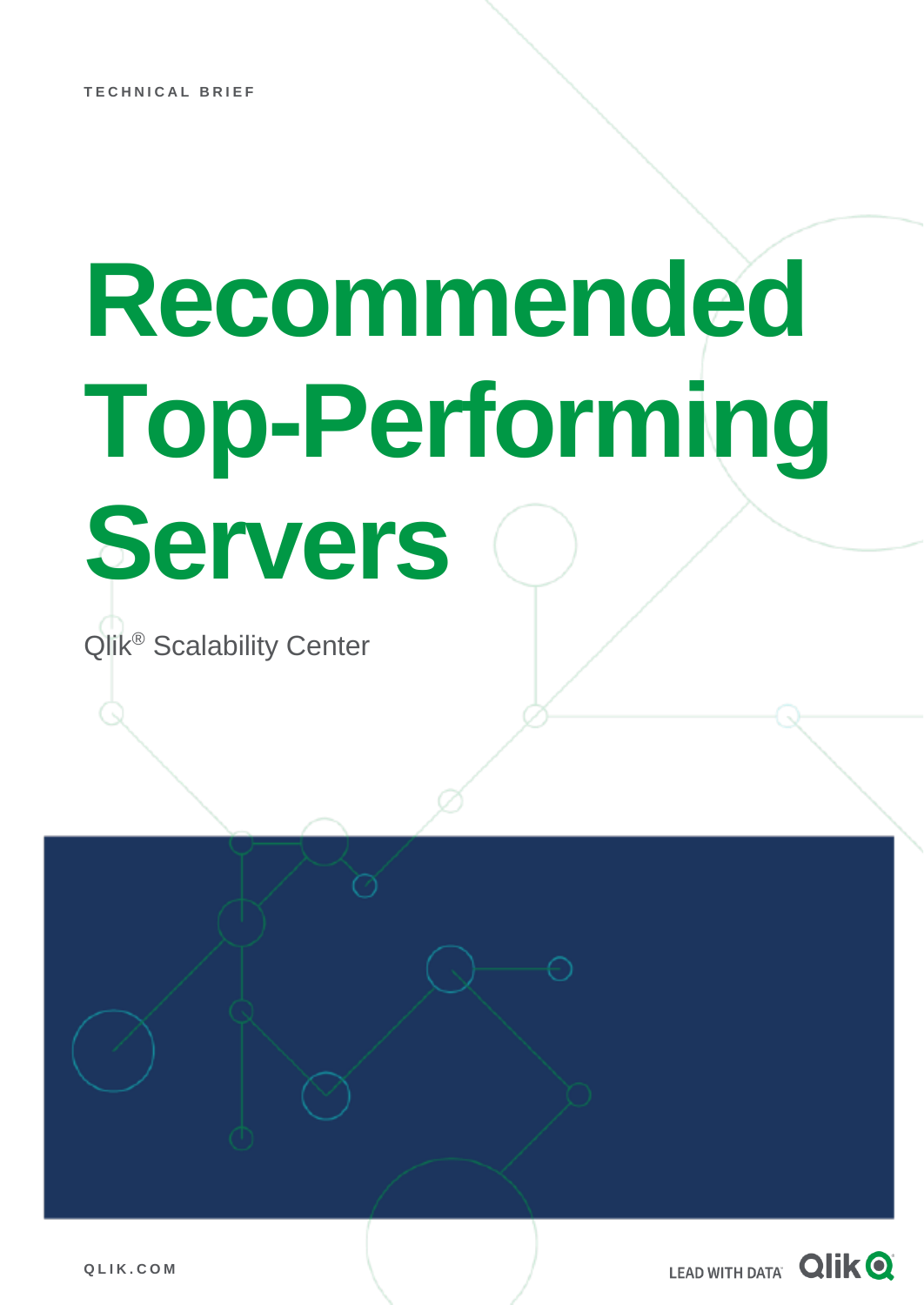## TABLE OF CONTENTS

| Introduction                                  | $\overline{2}$   |
|-----------------------------------------------|------------------|
| Considerations when selecting server hardware | $\overline{2}$   |
| <b>Processor</b>                              | $\mathbf{2}$     |
| <b>Memory</b>                                 | $\mathbf{2}$     |
| <b>Architecture</b>                           | 3                |
| <b>BIOS and operating system settings</b>     | $\boldsymbol{4}$ |
| List of top-performing systems                | 5                |
| About the benchmarking tests                  | 6                |

This brief is intended solely for general informational purposes. The specifications and information in this document are subject to change without notice. ALL STATEMENTS, INFORMATION AND RECOMMENDATIONS IN THIS DOCUMENT ARE BELIEVED TO BE ACCURATE, BUT ARE PRESENTED WITHOUT WARRANTY OF ANY KIND, EXPRESS OR IMPLIED. Qlik does not represent or guarantee any particular outcome or result and disclaims liability for any direct or indirect losses resulting from any reliance upon information in this document. This brief is not part of any product documentation and shall not be construed as part of, or incorporated into, any contract or agreement with Qlik. This brief constitutes proprietary information belonging to Qlik and should not be distributed.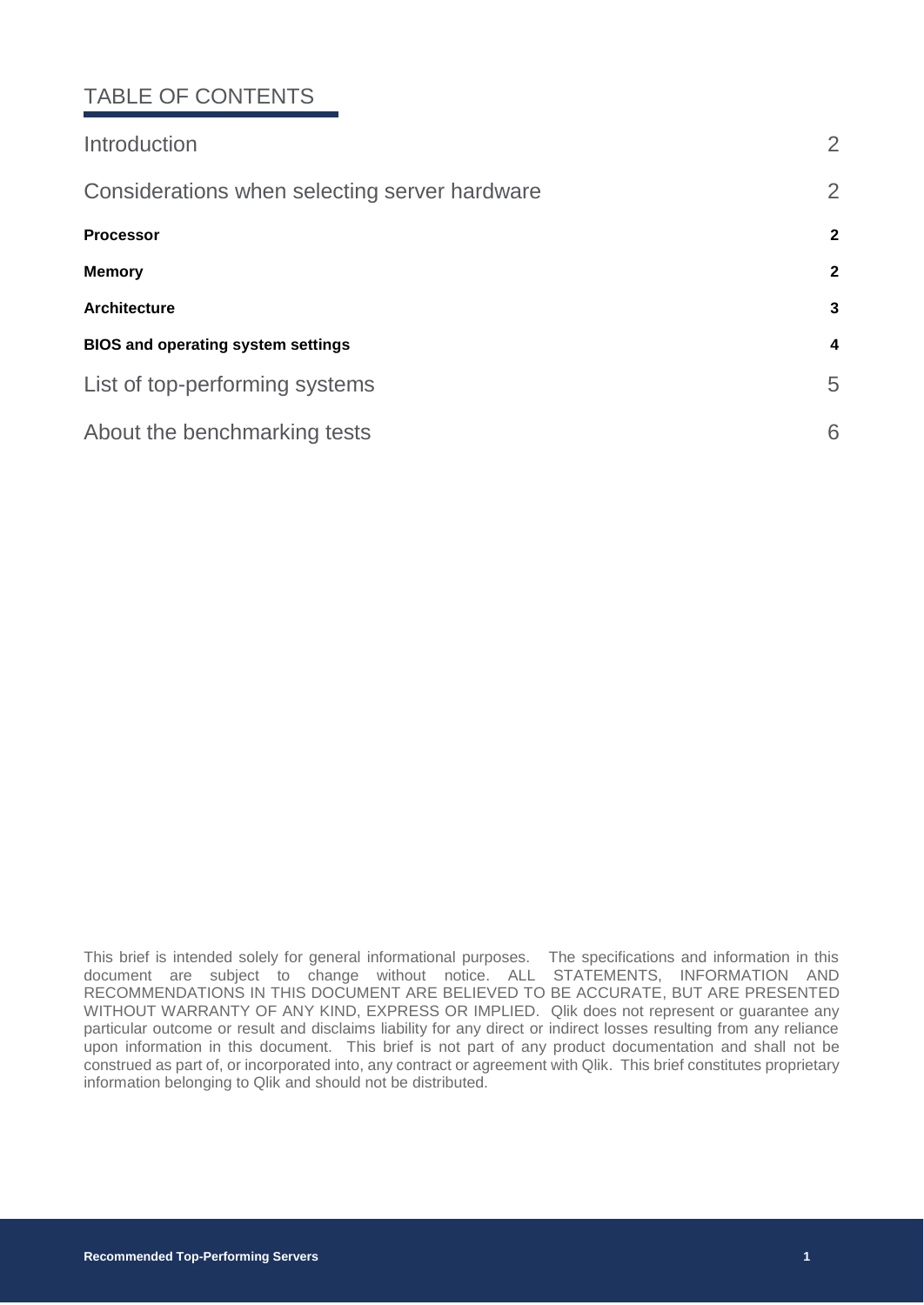## <span id="page-2-0"></span>Introduction

The Qlik Scalability Center performs and collates benchmarking tests that compare different hardware configurations, Qlik product versions and use cases. The test results are used to determine which combinations perform well and which do not. In this context, "perform well" means a server that delivers good throughput and short response times compared with other servers of similar size within the tested environment.

While the Scalability Center cannot make specific recommendations or endorse server solutions, we can provide processor, memory, and architecture information that makes the choice of hardware easier.

## <span id="page-2-1"></span>Considerations When Selecting Server Hardware

One of the most common questions posed to the Scalability Center is, "Which server should I buy?" This is a difficult question to answer as it depends on many variables in the data processing environment. The most important ones to consider in Qlik Sense® and QlikView® deployments are the processor, memory and architecture.

#### <span id="page-2-2"></span>**Processor**

For a long time, the Intel® processors and their corresponding chipsets provided the best Qlik Sense and QlikView performance. We have recently found that the AMD EPYC™ Rome processors deliver top performance, too.

#### <span id="page-2-3"></span>**Memory**

More RAM allows more result sets to be cached, which typically results in better performance.

The Qlik Associative Engine allocates memory uniformly over all available RAM, which means that it is important to always have the amount of memory per CPU socket evenly distributed.

For information on the memory configurations for best performance (including which RAM configurations can be deployed whilst keeping the bus speed as high as possible), contact the server manufacturer.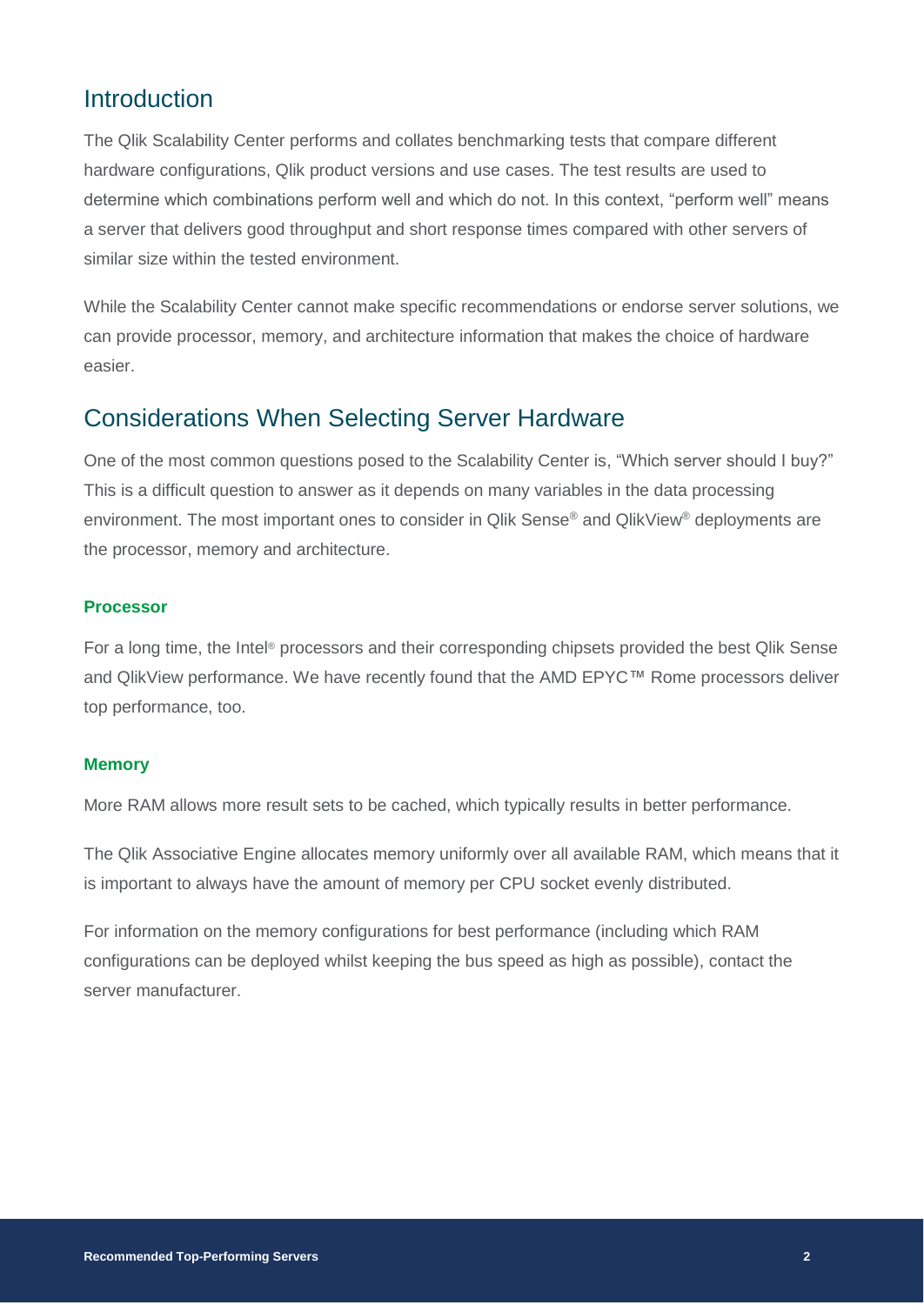#### <span id="page-3-0"></span>**Architecture**

To compare the performance of different servers, you can use the theoretical calculation capacity:

#### Theoretical Calculation Capacity = #sockets  $\times$  #CPU cores  $\times$  base clock speed

This gives the theoretical number of calculations that a server can do every second. Servers with higher theoretical calculation capacity generally perform better than servers with lower theoretical calculation capacity.

New architectures usually improve on the number of instructions per clock cycle and thus provide improved performance in comparison to older architectures.

#### **Sockets**

Since the Qlik Associative Engine is good at using memory as well as the processing capacity of all CPUs, the chipset architecture must provide fast communication between the CPU sockets to keep the latency towards the memory as low as possible. Chipset architectures that allow for direct connections between all available CPU sockets via high bandwidth links are therefore preferred.

- *Single-socket configurations*: The AMD single-socket configurations perform very well as all memory is directly connected to the CPU.
- *Two-socket configurations*: These configurations perform better with more bandwidth towards the memory. For example, Intel CPUs with two or three processor interconnects perform better than those with just one. Using a single Intel CPU in a two-socket configuration also provides good performance.
- *Four-socket configurations*: These configurations only perform well if there is a direct connection between each CPU socket, which means that processors with at least three processor interconnects are needed. While a four-socket configuration may have twice the number of cores compared to a two-socket configuration – and thus twice the theoretical calculation capacity – the architecture of four-socket configurations slows down the operation as only one-fourth of the RAM is directly attached to the CPU performing the calculation and the rest of the memory has higher latency. However, at the point where a two-socket configuration becomes saturated, a four-socket configuration with the same CPUs will, in most cases, start to outperform the two-socket configuration.
- *Eight-socket configurations*: Do not use these types of configurations with Qlik Sense or QlikView as they do not provide direct connections between all sockets.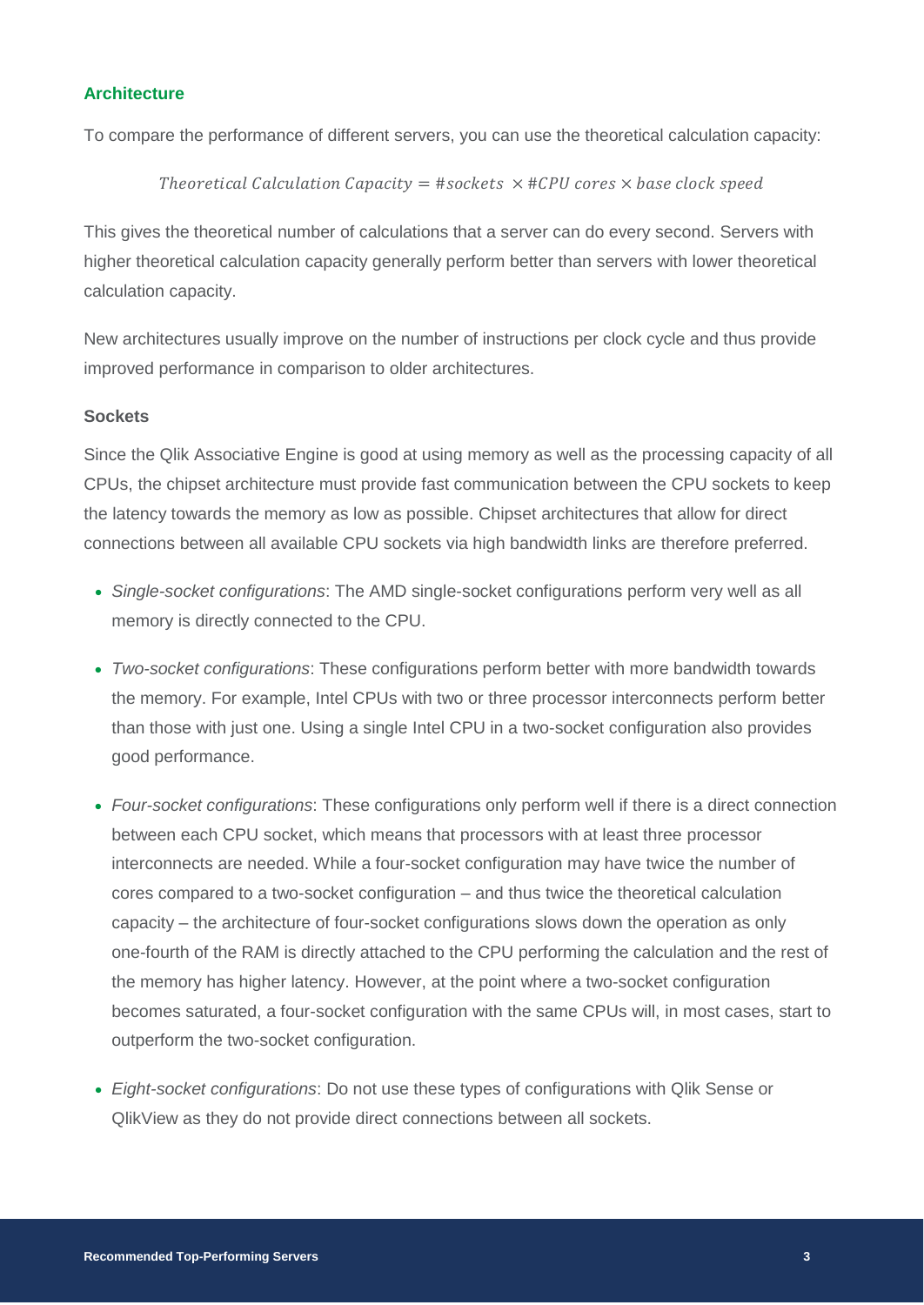#### **Core Count and Clock Speed**

It is important to find a good balance between the core count and the clock speed. Even though the Qlik Associative Engine is very good at multi-threading and uses all cores available to it, some procedures are still single-threaded and run faster with higher clock speed.

#### <span id="page-4-0"></span>**BIOS and Operating System Settings**

Server BIOS and operating system settings can have a significant impact on the performance of Qlik Sense and QlikView deployments. For more information on the recommended settings please visit [http://community.qlik.com/t5/Qlik-Scalability/Quick-tips-8-Server-Settings-For-Best-](http://community.qlik.com/t5/Qlik-Scalability/Quick-tips-8-Server-Settings-For-Best-Performance/gpm-p/1487578#M1304)[Performance/gpm-p/1487578#M1304.](http://community.qlik.com/t5/Qlik-Scalability/Quick-tips-8-Server-Settings-For-Best-Performance/gpm-p/1487578#M1304)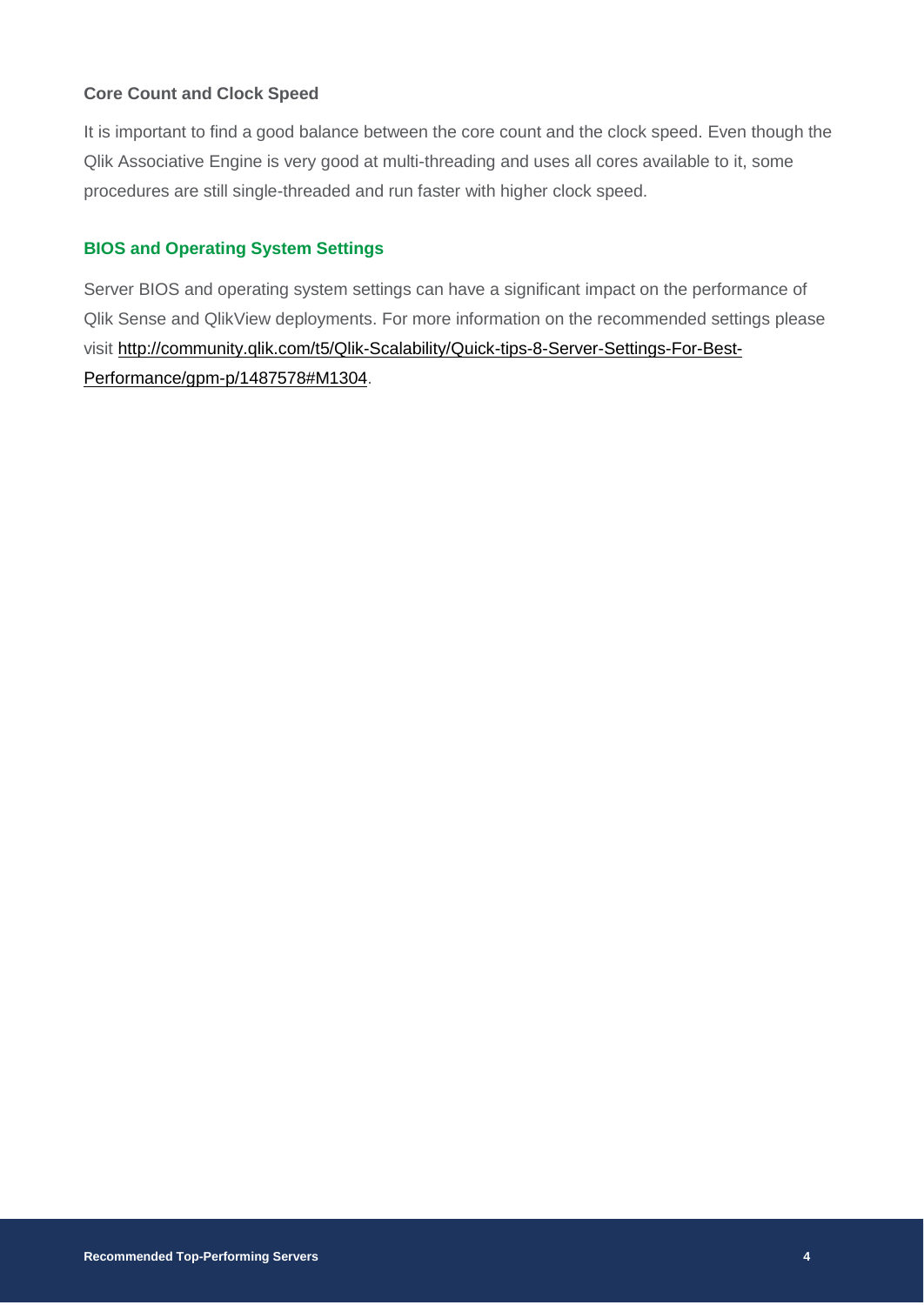## <span id="page-5-0"></span>List of Top-Performing Systems

The following table contains a list of top-performing processors that have been tested on specific servers with a set of predefined benchmarking tests for Qlik Sense and QlikView.

The list can be used as a preliminary guide for Qlik pre-sales and consulting services personnel, **but actual server selection for any given customer should be based on recommendations provided by trained Qlik professionals. The list is for informational purposes only and should not be considered as a recommendation or endorsement of any hardware or system, or otherwise be solely relied upon for the selection of any server or processor to use with the Qlik products.**

| Family                                                 | Recommended<br>processors                                            | <b>CPU</b><br>sockets | Servers used for validation (*)                                                                                                                                                                                                                                                                                              | <b>Recommendations</b>                                                                                                                              |
|--------------------------------------------------------|----------------------------------------------------------------------|-----------------------|------------------------------------------------------------------------------------------------------------------------------------------------------------------------------------------------------------------------------------------------------------------------------------------------------------------------------|-----------------------------------------------------------------------------------------------------------------------------------------------------|
| AMD EPYC<br>Rome                                       | $\bullet$ 7xx2P<br>$\bullet$ 7xx2                                    |                       | • Dell <sup>™</sup> PowerEdge <sup>™</sup> R6152 (1 x EPYC 7702P)<br>• Dell PowerEdge R6152 (1 x EPYC 7302P)                                                                                                                                                                                                                 |                                                                                                                                                     |
| Intel Xeon<br>Scalable<br>Processors<br>Gen $2$ $(**)$ | • Silver<br>$\bullet$ Gold 52xx<br>$\bullet$ Gold 62xx<br>• Platinum | 1, 2 and 4            | • Dell PowerEdge R640 (2 x Silver 5220S)<br>• Dell PowerEdge R640 (2 x Gold 6240)<br>• Dell PowerEdge R640 (2 x Gold 6254)<br>• Dell PowerEdge R640 (1 x Gold 6254)                                                                                                                                                          | All CPUs perform well in 2-socket<br>configurations.<br>In 4-socket configurations, it is not<br>recommended to have more than 18<br>cores per CPU. |
| Intel Xeon<br>Scalable<br><b>Processors</b><br>$(**)$  | • Silver<br>$\bullet$ Gold 51xx<br>$\bullet$ Gold 61xx<br>• Platinum | $2$ and $4$           | • Dell PowerEdge R640 (2 x Silver 4116)<br>• Dell PowerEdge R640 (2 x Gold 6126)<br>• Dell PowerEdge R640 (2 x Gold 6140)<br>• Dell PowerEdge R640 (2 x Gold 6150)<br>• Dell PowerEdge R640 (2 x Gold 6146)<br>• HPE ProLiant DL580 Gen10 Beta<br>$(2 \times$ Platinum 8170)<br>• Dell PowerEdge R840 $(4 \times$ Gold 6150) | All CPUs perform well in 2-socket<br>configurations.<br>In 4-socket configurations, it is not<br>recommended to have more than 18<br>cores per CPU. |

(\*) Similarly configured servers from other leading manufacturers are expected to provide the same level of performance.

(\*\*) The CPUs are referred to by a 4-digit product number together with an optional suffix. The suffix of interest for Qlik products is "M", which designates processors where the memory capacity per socket is 1.5TB (instead of the standard 768GB).

Note that the list does not address whether a specific configuration is sufficient for a certain deployment. Which or how many servers are needed for a deployment depends on many factors not covered by the general benchmarking tests (such as the number of users, usage pattern, application design and performance expectations). However, choosing a processor from the list is a good starting point when it comes to determining which is the best server to suit your needs.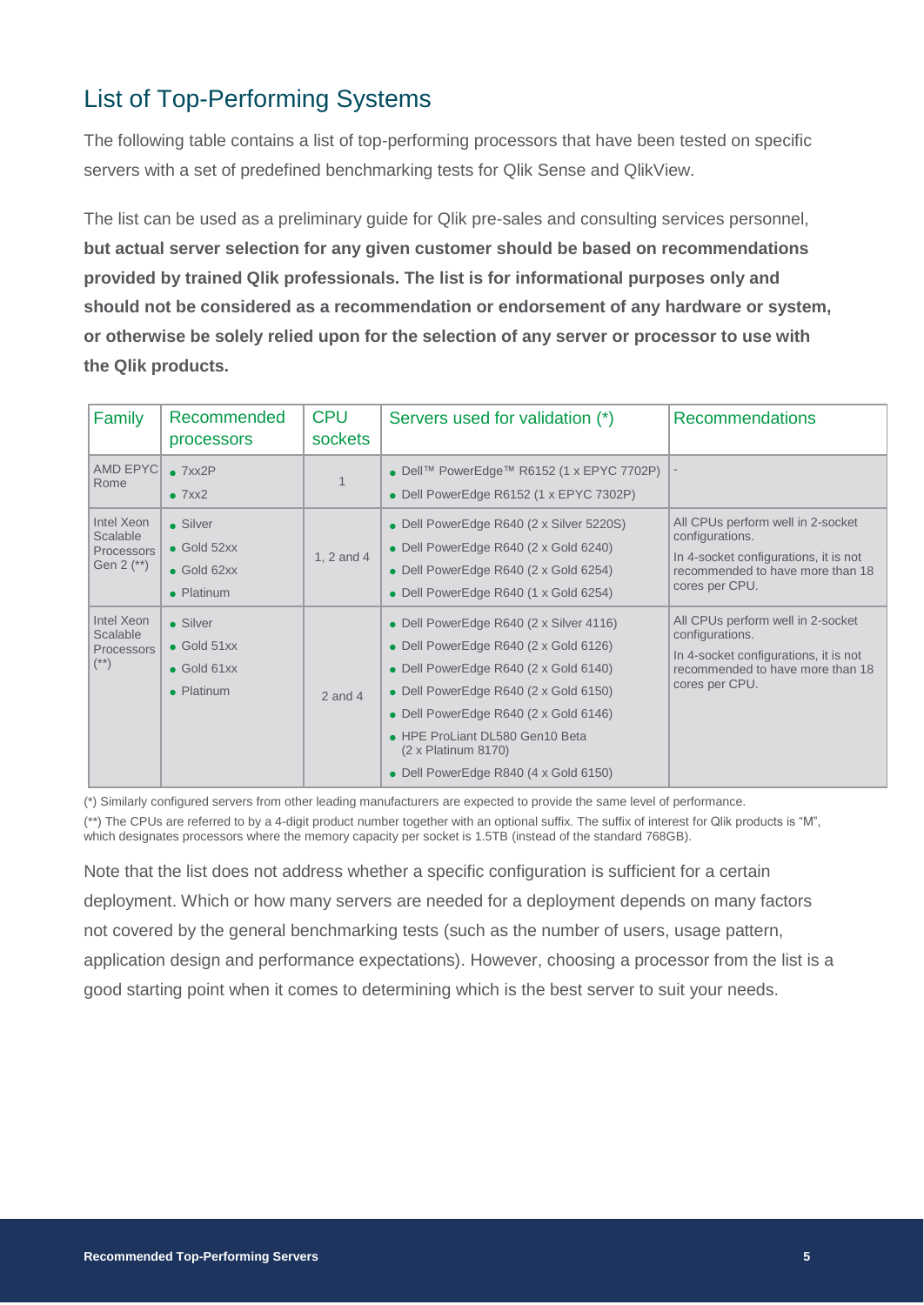## <span id="page-6-0"></span>About the Benchmarking Tests

The benchmarking tests consist of a set of predefined applications and virtual user simulation scripts:

- QlikView 11: The Hardware Benchmarking Package, see [http://community.qlik.com/t5/Qlik-Scalability/QlikView-11-Hardware-Benchmarking-](http://community.qlik.com/t5/Qlik-Scalability/QlikView-11-Hardware-Benchmarking-Package/gpm-p/1492879#M1467)[Package/gpm-p/1492879#M1467](http://community.qlik.com/t5/Qlik-Scalability/QlikView-11-Hardware-Benchmarking-Package/gpm-p/1492879#M1467)
- QlikView 12: The Hardware Benchmarking Package, see [http://community.qlik.com/t5/Qlik-Scalability/QlikView-12-Hardware-Benchmarking-](http://community.qlik.com/t5/Qlik-Scalability/QlikView-12-Hardware-Benchmarking-Package/gpm-p/1478647#M1078)[Package/gpm-p/1478647#M1078](http://community.qlik.com/t5/Qlik-Scalability/QlikView-12-Hardware-Benchmarking-Package/gpm-p/1478647#M1078)
- Qlik Sense: The Qlik Sense Scalability Tools, see http://community.glik.com/t5/Qlik-[Scalability/Qlik-Sense-Scalability-Tools/gpm-p/1490846#M1348](http://community.qlik.com/t5/Qlik-Scalability/Qlik-Sense-Scalability-Tools/gpm-p/1490846#M1348)

We make these benchmarking tests publicly available for your guidance and actively encourage you to test your servers and send the results to the Scalability Center for review as described in the hardware benchmarking packages. The tested server configuration will be added to the list of topperforming systems should the test results prove satisfactory.